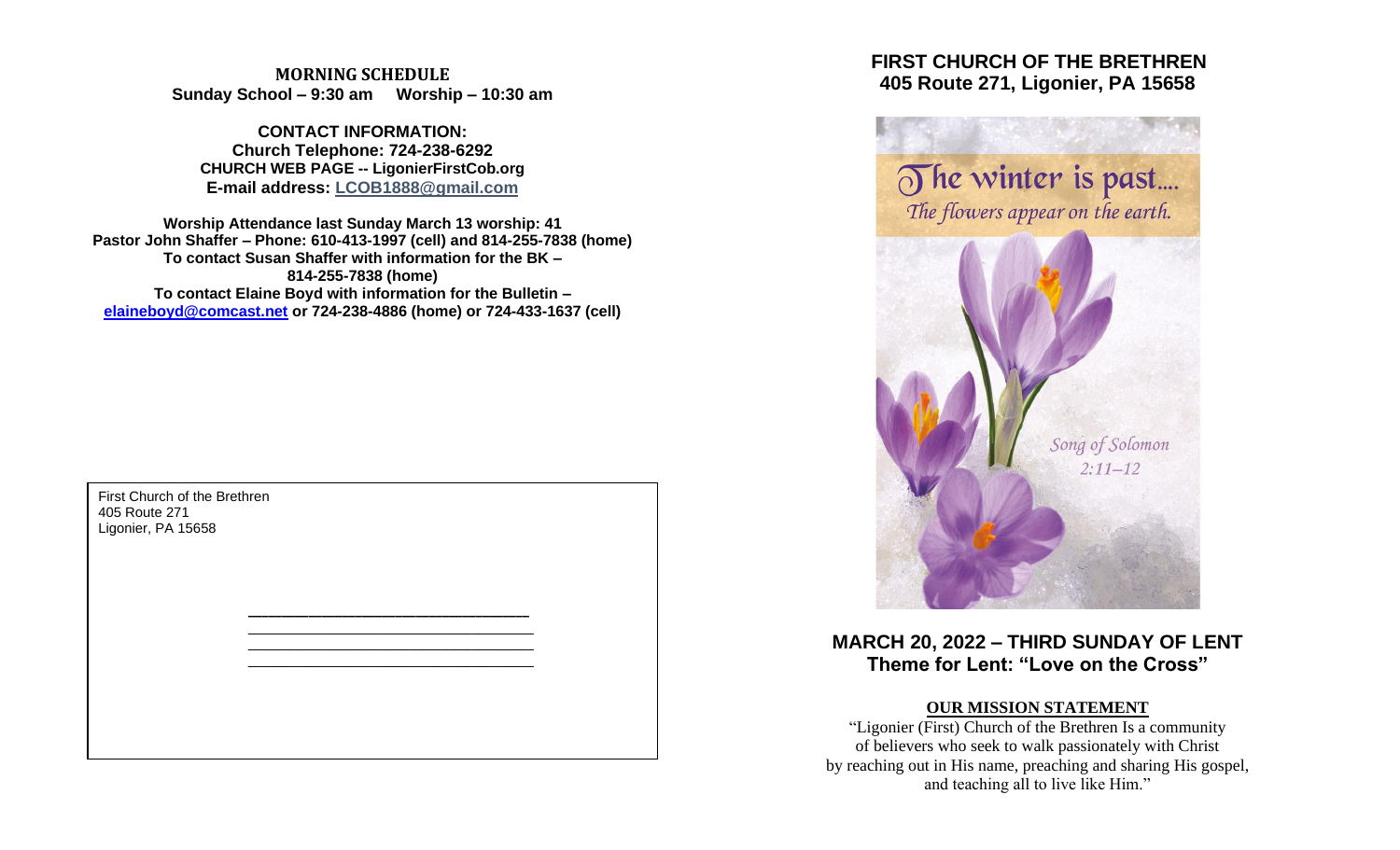## WELCOME AND ANNOUNCEMENTS

## PRELUDE

# CALL TO WORSHIP *Psalm 119:50 Responsive Reading* Leader: A rich feast awaits those who call upon the Lord. **People: God offers to us all the bounty of God's love.** Leader: How we have thirsted for hope and peace! **People: How we have longed for joy and love!** Leader: God continually blesses and heals us. **All: Praise be to God for God's steadfast love. AMEN.**

| No. 267 |
|---------|
|         |

## INVOCATION PRAYER: *In Unison*

**Open our eyes, our ears, our hearts and spirits this morning, Lord, that we may be healed of our faithlessness, freed from our fears and anxieties, and placed on the pathways that lead to peace and service to you. In Jesus' Name, we pray. AMEN.**

## OFFERTORY PRAYER: *(Please sign the attendance sheets)*

As recipients of the generosity of God, let us share our generosity with each other and the community. As we give with joy into your kingdom, may you bless our offering. Come, O Lord, and work through these gifts. Extend your love through us we pray! Amen.

## **OFFERING**

\*DOXOLOGY

| <b>CHILDREN'S MESSAGE</b> |                    | <b>Stacey Knupp</b> |
|---------------------------|--------------------|---------------------|
| <b>JOYS AND CONCERNS</b>  |                    |                     |
| PRAYER HYMN               | "Gentle Shepherd"  | No. 458             |
| MORNING PRAYER            |                    |                     |
| <b>SCRIPTURE</b>          | <b>John 19:1-7</b> | Anthony Knupp       |
| <b>MESSAGE</b>            | "Love Rejected "   |                     |

#### \*BENEDICTION

Pastor: Pastor John Shaffer Lay Leader: Carl Kaurich Chorister: Ed Wedge Pianist: Pam Zimmerman

Greeter for March: Jack Boyd Counting Steward for March: Becky Kwak

## **TRUSTEE WORK DAY PLANNED**

The Trustee's are planning a Work Day at the church on March 26, 2022 from 8:00 am to ??. The backup date if the weather is bad is April 2, 2022, from 8:00 am to ??.

## **FLOWER ORDERS**

We are taking orders for Easter flowers to be placed in the Sanctuary in memory of or in honor of loves ones and friends during the Easter season. The flowers will be purchased from Ray's Nursery. Please turn in your order and payment (checks made payable to the church) to Michelle Black by March 28th. Forms are in the narthex.

## **CAMPO HARMONY NUT & APRICOT ROLL FUNDRAISER**

Order forms are in the narthex. Please give your completed form and money to Elaine Boyd and she will pick them up on April 13 and have them available for pick up at the church at Bible Study on April 13, Love Feast and Communion on April 14, or Easter worship on April 17.

## **NOTE FROM WOMEN'S FELLOWSHIP**

**"THE WOMEN'S FELLOWSHIP IS TRYING SOMETHING NEW ..." The women will be meeting for a time of fellowship, lunch, and a brief meeting to discuss future activities on Sunday, March 27th right after Worship. A light luncheon will be served and the women will have a brief meeting to discuss activities for the church. Please feel free to join us. ALL women are invited. If you have any questions, please see Mary Boyd or Cathy McMaster."**

The Men's Fellowship and the Women's Fellowship will combine forces on April 9 to make and sell ham loaves. Orders are due by the end of March. There is a basket located in the Narthex for orders to be placed. Hoping to see lots of workers on the morning of April 9 to accomplish this project.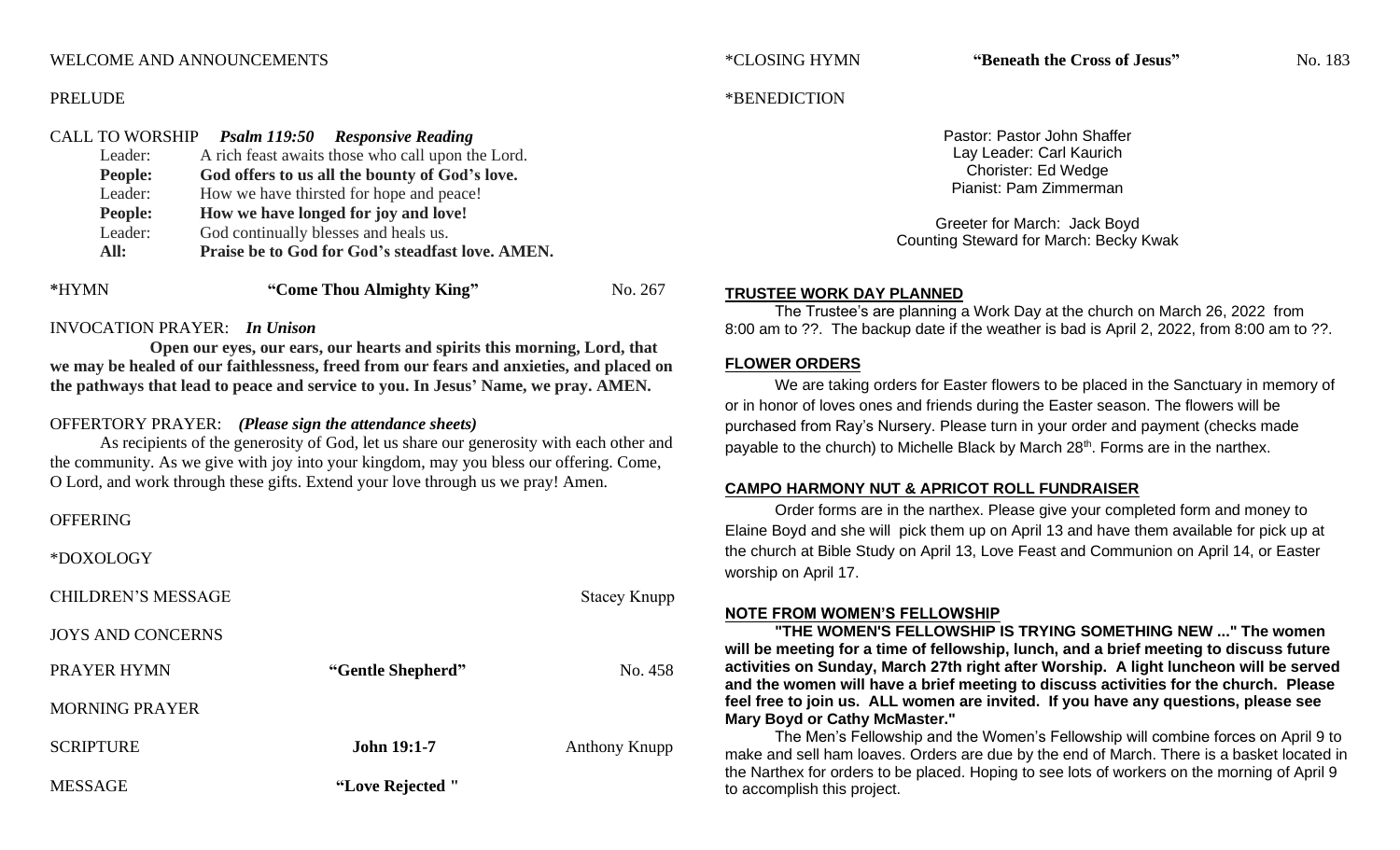## **JOYS FROM WEEK OF MARCH 13, 2022**

- The youth will provide special music on Palm Sunday a special request from Connie McCoy
- Appreciation for the loving care Meg provided for Mary McInchok

# **OUTREACH FOR MARCH**

The outreach for March is One Great Hour of Sharing (OGHS). One Great Hour of Sharing (OGHS) offering involves you in disaster, refugee/immigration, and development ministries throughout the world. When a disaster strikes or people are displaced or made refugees by violence or extreme poverty, you are part of the immediate response and of the long-term recovery. Through OGHS you engage in holistic development programs including health care, education, agriculture, food sustainability, micro-financing and women's empowerment. Please also remember your gently used shoes, wrapped with a rubber band as this project helps fund the Honduras orphanage we support. Donations for the local Food Pantry are a year-long outreach of our church. This service is provided monthly at Holy Trinity Catholic Church in Ligonier and is supported by the Association of Churches. At present approximately 100 families are being served. Please be generous with your donations as the Westmoreland County Food Bank has lessened the amount they are providing.

## **RITA'S CLOSET**

Rita's Closet opens Mondays at the First Church of the Brethren, 10:00 am to 6:00 pm. If you are unable to make it on a Monday, please call Darlene Rummel at 814-243-7156 to schedule a time more convenient. All donated clothes were freely given and are free to you. Please come and check us out.

## **ACTIVITIES THIS WEEK**

**Wednesday, 6:30 pm – Bible Study – the book of Acts is subject of our study – refreshments are available**

**Thursday, 9:00 am -- The Happy Stitchers** 

**Thursday, 9:00 am to Noon – Pastor John's Office Hours**

# **UPCOMING EVENTS**

**Saturday, March 26, 8:00 am to ???, Work Day at the church** – The backup date if the weather is bad is April 2, 2022, from 8:00am to ??.

**Sunday, March 27, immediately following worship – Women's Fellowship Meeting – a light lunch will be served.** 

**Sunday, March 27, immediately following worship – Deacon Meeting to discuss Love Feast and Communion to be held Thursday, April 14, 2022**

**Saturday, April 9, 2022 – Men's Fellowship breakfast at 9:00 am (a continental breakfast) followed by Men's and Women's Fellowships making ham loaves – Orders are due the last Sunday of March**

**Saturday, April 9, 2022, Camp Harmony – Hogar Enmanuel's Dinner/Theater featuring the play "***FLOODED! The First Lockdown***"**

**Maunday Thursday, April 14, 2022, our church, 6:00 pm - Love Feast, Feet Washing and Communion** 

## **Sunday, April 17, 2022, our church, 6:30 am – "Sonrise Service" followed by a light breakfast**

**Sunday, April 17, 2022, on the Ligonier Diamond, 6:30 am -- Easter Sunrise Service -- It is being coordinated by the pastors of Laughlintown and Waterford Christian Churches. Live music will be provided by the CCV Praise band.**

**Monday, May 2, 2022, 7:00 pm – Association of Churches meeting at our church**

**Thursday, May 5, 2022 – National Day of Prayer – Prayer breakfast buffet will be at 7:30 am at the Barn. Carol and Dave's will be preparing the meal – A good will offering will be taken – get your tickets in advance from Elaine Boyd**

**Saturday, June 11, 2022 – Memorial Service for Charles and Fay Harr**

**Saturday, October 15, 2022, Camp Harmony – 2022 Western PA District Conference**